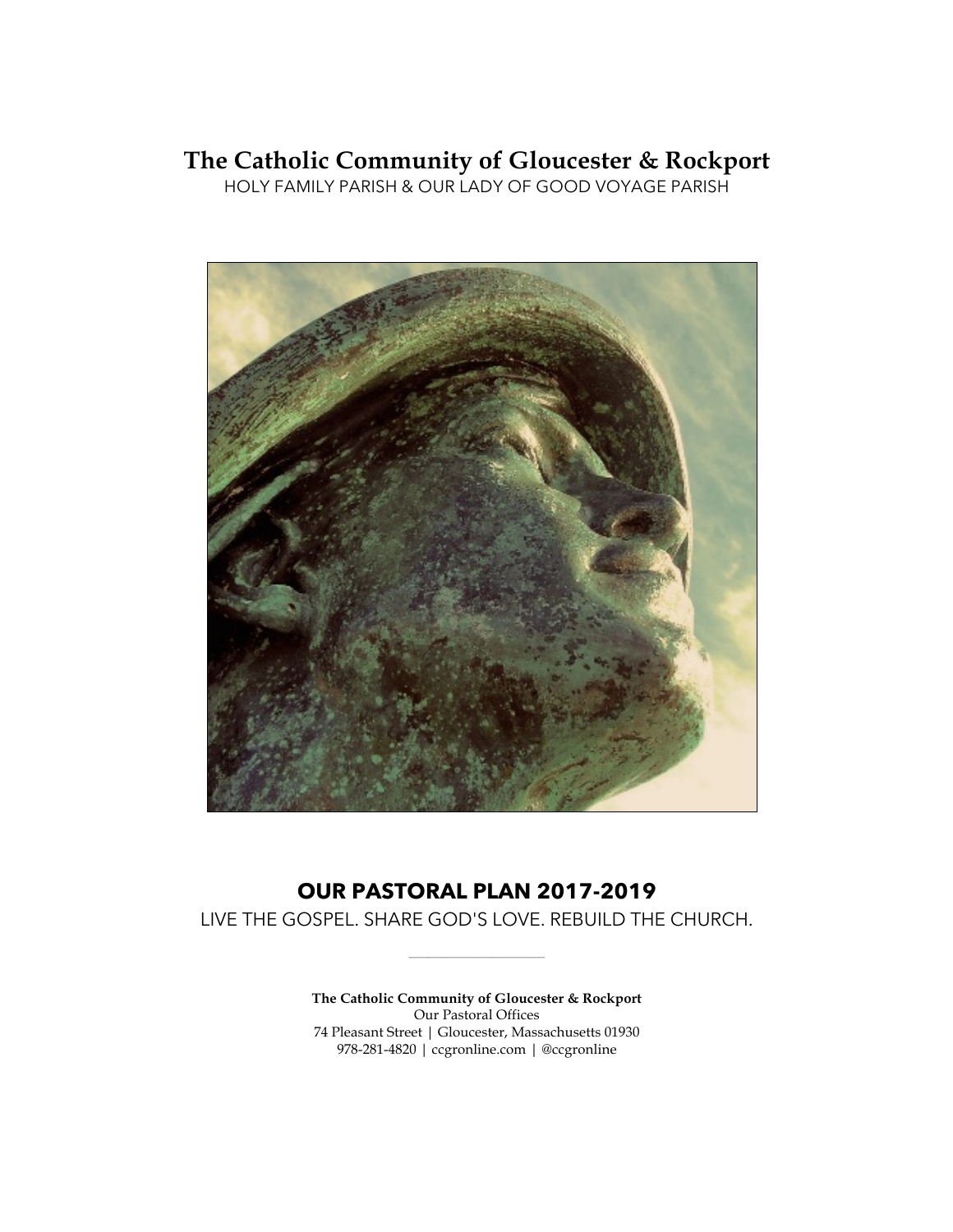## **The Catholic Community of Gloucester & Rockport**

Holy Family Parish & Our Lady of Good Voyage Parish 60 Prospect Street · Gloucester, Massachusetts 01930 · Phone: 978-281-4820

His Eminence Seán Cardinal O'Malley Archbishop of Boston 66 Brooks Drive Braintree, Massachusetts 02184

December 25, 2016

Dear Cardinal Seán,

On behalf of our pastoral plan team, I present you with great joy the Pastoral Plan for the Catholic Community of Gloucester & Rockport (2017-2019).

As you know, the Catholic Community of Gloucester & Rockport was established in 2014 as a collaborative of two historic parishes: Holy Family Parish and Our Lady of Good Voyage Parish. Our worship sites include Saint Ann Church in Gloucester, Saint Anthony Chapel in Gloucester, Saint Joachim Church in Rockport, and Our Lady of Good Voyage Church in Gloucester. Our parishes are lively communities of faith that pray each day to be united in prayer, fellowship, and service.

Our pastoral plan represents the culmination of more than two years of prayerful discernment, discussion, and research among a diverse group of parishioners from both parishes. Members of our pastoral plan team do not represent particular interests, ministries, or organizations within our parishes. Rather, they represent the broad spectrum of unique life experiences and voices within the Catholic Church. Our team includes a newly baptized single woman, a single man, a single mother, a widow, a grandfather, a young father with children, a mother whose young adult children are not fully practicing their faith, a divorced and remarried Catholic woman, and a retired elementary school teacher who serves as our new director of faith formation.

These dedicated individuals have given generously of their time and talent to draft a pastoral plan that will enable our parishes to increasingly become spirit-filled "schools of prayer" and dynamic centers of the New Evangelization. Our pastoral plan is deeply rooted in Disciples in Mission and seeks to vigorously fulfill our vision to live the Gospel, share God's love, and rebuild the Church in Gloucester, Rockport, and beyond.

On your behalf, I wish to sincerely thank the members of our pastoral plan team: Andrea Ando, Peter Brau, Cliff Garvey, Thomas Misuraca, Ann Marie Noble, Jane Russo, Lori Thorstensen, Margaret Wiberg, and Betsy Works. In addition, our team wishes to thank Denise Ehlen of the Catholic Leadership Institute for her guidance, good friendship, and great advice during the past two years. As a pastor, I could not have hoped for a more positive and supportive group of parishioners with which to work on this very important project. If you have questions or need any additional information, please feel welcome to contact me at 978-281-4820 or frjim@ccgronline.com.

With prayers and best wishes for the coming new year, I am

Most sincerely yours in Christ,

Reverend James M. Achadinha, Pastor Catholic Community of Gloucester & Rockport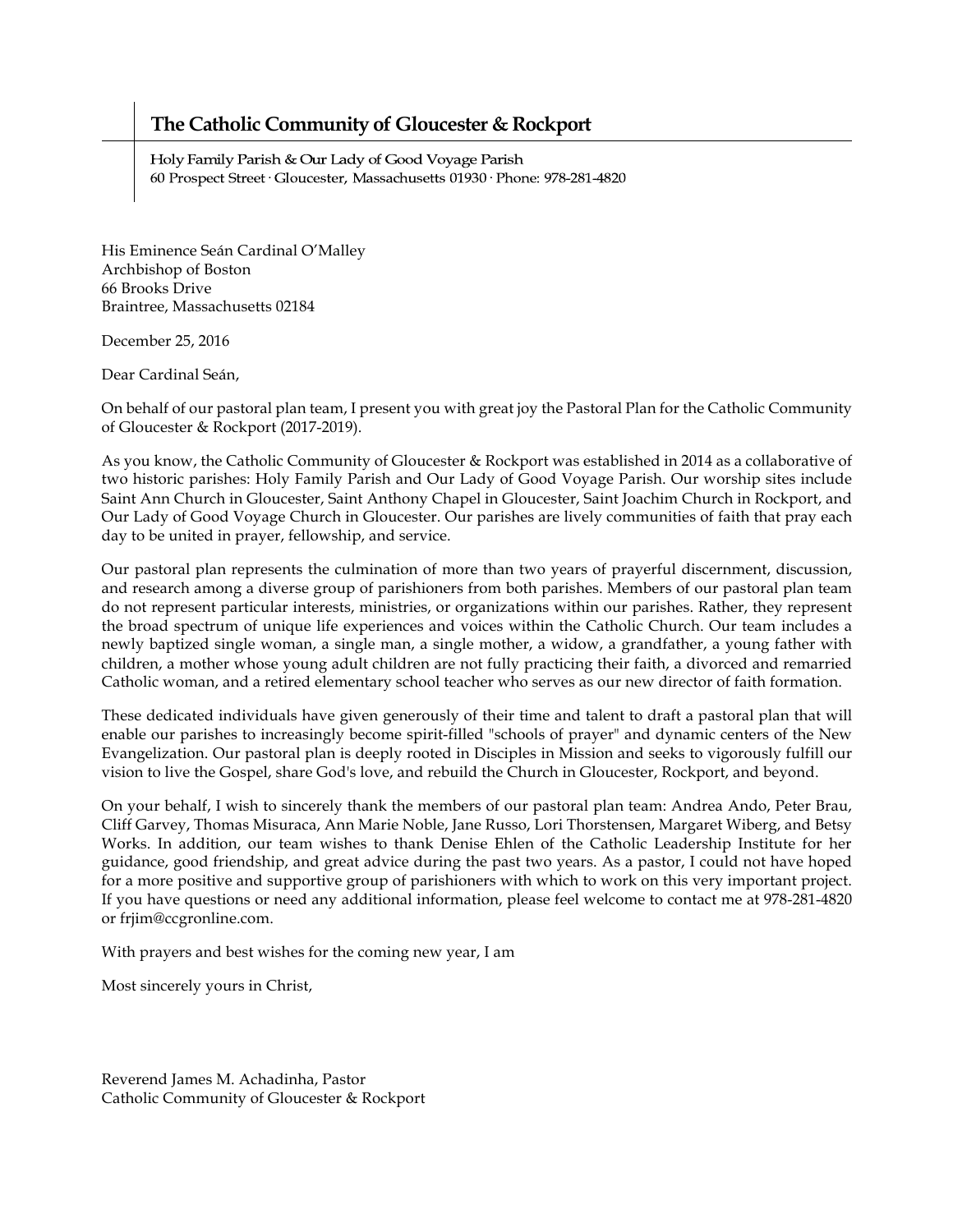## **The Catholic Community of Gloucester & Rockport**

HOLY FAMILY PARISH & OUR LADY OF GOOD VOYAGE PARISH

## **OUR PASTORAL PLAN 2017-2019**

*Kneeling before the image of the Crucified Christ, Francis was filled with great fervor and consolation. While his tear-filled eyes were gazing at the Lord's Cross, he heard a voice coming from the Cross, telling him three times: "Francis, go and rebuild my Church!"*

*Life of Saint Francis of Assisi by Saint Bonaventure*

## **Our Purpose**

Established in 2014, the Catholic Community of Gloucester & Rockport is a collaborative of two historic parishes: Holy Family Parish and Our Lady of Good Voyage Parish. Working together as a Roman Catholic community united in prayer, fellowship, and service, we are committed to living the Gospel of Christ, sharing God's love and mercy with all people, and rebuilding the Church in Gloucester & Rockport.

## **Our Values: Prayer, Fellowship, and Service**

#### **I. Prayer**

Our faith teaches us that God loves us and offers his bountiful grace, guidance, and mercy to every person. Therefore, our prayer is built upon a shared faith and common goal to grow closer to Jesus Christ who is our merciful redeemer, friend, and brother. We demonstrate our commitment to Christian prayer in the following ways:

- We seek to deepen our relationship with Christ by opening our hearts and minds to God's vocation for us as individuals, fellow parishioners, and parish communities.
- § We support each other by sharing our faith with compassion, hospitality, and love.
- § We nurture our community's life of faith through vibrant liturgy, intercessory prayer, and faith formation programs that educate, encourage, and inspire people of all ages to grow in faith, hope, and love for God and for each other.

## **II. Fellowship**

Our faith teaches us that we are brothers and sisters in Christ. Therefore, our fellowship is built upon the foundation of a shared faith and a common goal to love God and one another. We demonstrate our commitment to Christian fellowship in the following ways:

- We welcome all parishioners, friends, and visitors regardless of who they are or where they are on their faith journey.
- § We faithfully celebrate the sacraments in communion with each other and with the Roman Catholic Church around the world.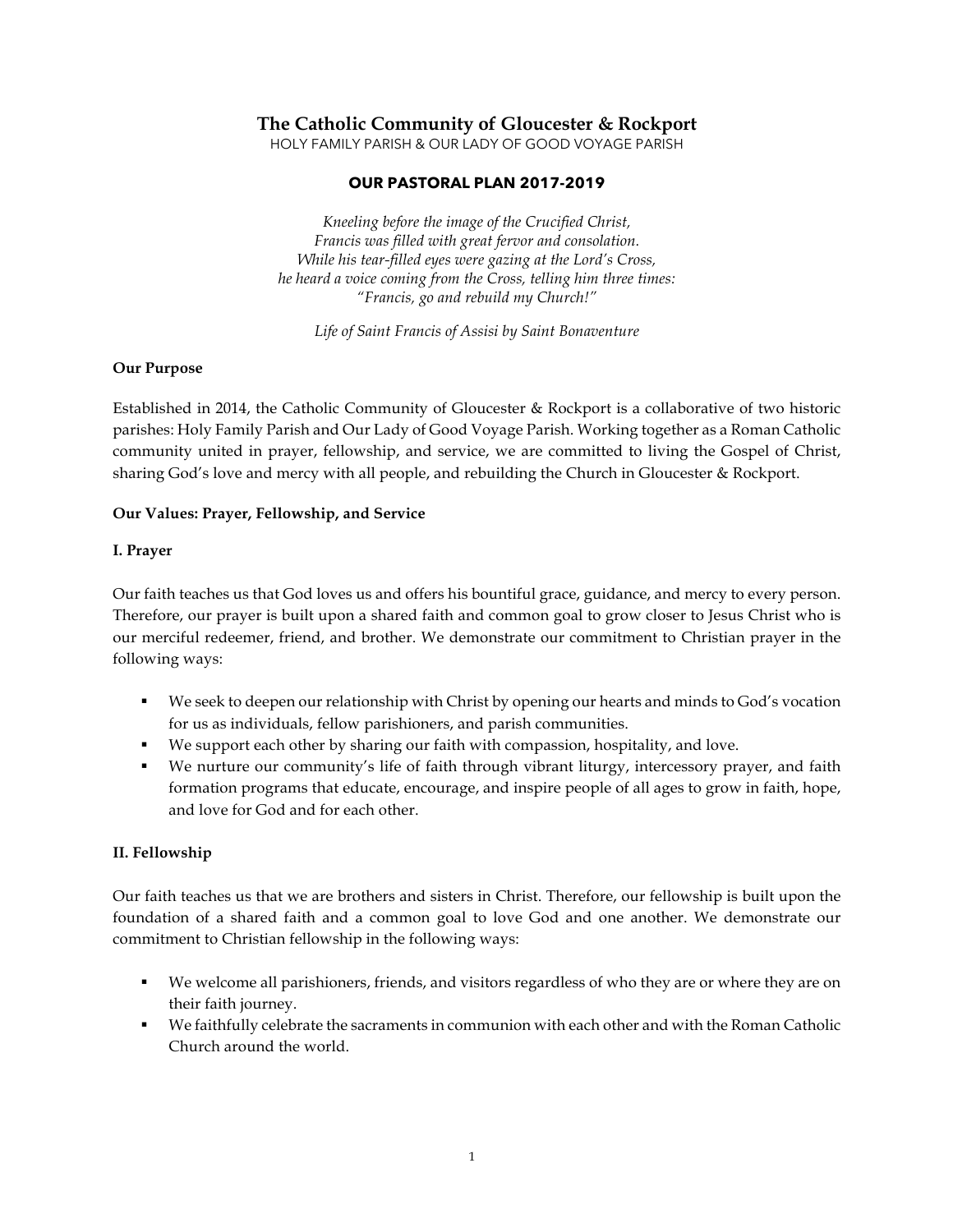§ We share the teachings and traditions of the Roman Catholic Church through ministries, organizations, and faith formation programs that enlighten, build community, and reach out to those who hunger for God's love and mercy.

## **III. Service**

Our faith teaches us that we are called to love and serve the Lord and one another. Therefore, our service is built upon a shared commitment to creating a community of faith based on compassion, generosity, and mutual assistance. We demonstrate our commitment to Christian service in the following ways:

- We share our time, talent, and treasure with our parishes.
- § We reach out to those who are lonely, poor, or forgotten through ministries that provide both material assistance and spiritual consolation.
- § We reach out to those who are poor in spirit by praying for them, supporting them, and welcoming them unconditionally into our parishes.

## **Our Vision**

Live the Gospel. Share God's Love. Rebuild the Church.

## **Our Priorities**

Inspired by our purpose, values, and vision; and called to action by Pope Francis, Cardinal Seán, and Disciples in Mission, the Catholic Community of Gloucester & Rockport is committed to creating a culture of discipleship, stewardship, and vocations in both Holy Family Parish and Our Lady of Good Voyage Parish. During the next three years, our pastor, pastoral team, and fellow parishioners will focus our prayers and energies on three priorities (and their associated goals) in order to fulfill our vision of living the Gospel, sharing God's love, and rebuilding the Catholic Church in Gloucester and Rockport. These three broad priorities are:

- Discipleship (Adult & Youth Faith Formation)
- Stewardship (Building Restoration & Fundraising)
- Vocations to Diocesan Priesthood

As a community of disciples united in prayer, fellowship, and service dedicated to living the gospel, we seek to create a vibrant culture that calls, forms, and commissions disciples to live the Gospel, share God's love and mercy, and rebuild the Catholic Church in our parishes (both spiritually and temporally). The primary responsibility for achieving our goals will rest with our pastor, pastoral team, and organized ministries.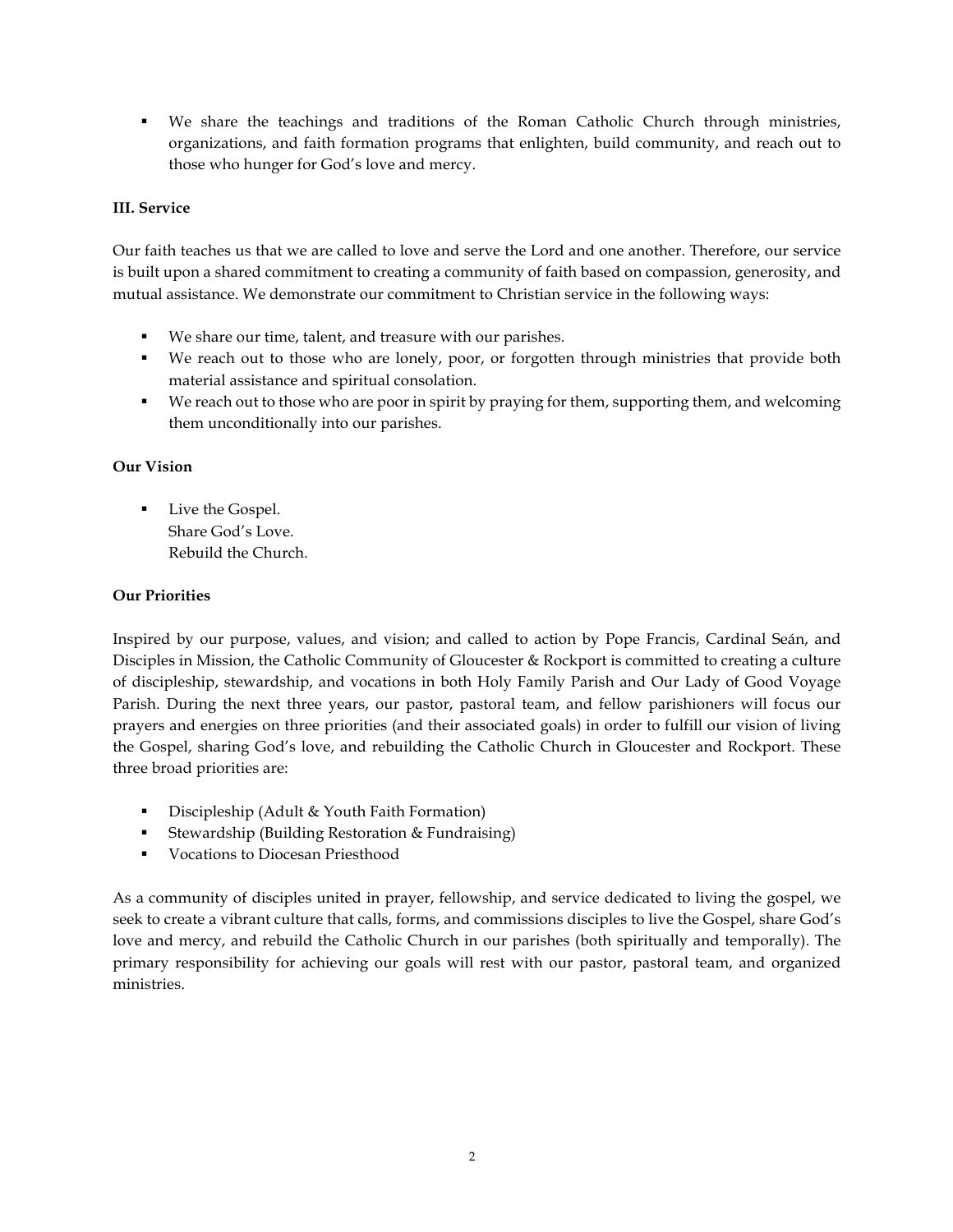## **I. Discipleship Goals**

Go therefore and make disciples of all nations, baptizing them in the name of the Father and of the Son and of the Holy *Spirit, and teaching them to obey everything that I have commanded you. And remember, I am with you always, to the end of the age (Matthew 28:20).*

*We can only share what we have received. In preparing to evangelize, we are called to conversion, which means to continually receive the Gospel of Jesus Christ individually and as a Church. The Good News nurtures us, makes us grow, and renews us in holiness as God's people. Conversion is ongoing in the hearts of believers and it consists in knowing not just about Jesus, but in actually knowing Jesus (Cardinal Seán O'Malley, A New Pentecost: Inviting All to Follow Jesus).*

In *A New Pentecost: Inviting All to Follow Jesus*, Cardinal Seán wrote: "We evangelize so that people can know the purpose for which they were made and so that as many as possible will be brought to Christ and ultimately, through Christ's saving love, to the eternal presence of God in heaven (DIM, 18)." In this spirit, the Catholic Community of Gloucester & Rockport, will seek to create a culture in our parishes where parishioners of all ages can come to know Christ Jesus more deeply, to experience his love and mercy more fully, and to learn about the teachings and traditions of the Roman Catholic Church in new and innovative ways.

We see spiritual and faith formation as a lifelong process. As such, our parishes will become schools of prayer in which each parishioner can find resources, programs, and pastoral services that can help them grow in relationship with Christ and grow in prayer, fellowship, and service. In order to create this culture of prayer and discipleship, the Catholic Community of Gloucester & Rockport seek to achieve the following goals:

## **A. Create a Strategy for Adult Faith Formation**

## § **Adult Spiritual & Faith Formation**

Currently, the Catholic Community of Gloucester & Rockport offers annual programs to prepare adults for the Sacraments of Initiation (Baptism, Eucharist, and Confirmation). In addition, all parishioners are invited to participate annually in an Advent Mission & Retreat, Lent Mission & Retreat, and week-long Summer Evening Retreat. During the next three years, we will create a strategy that builds on these successful programs by offering at least two additional adult faith formation programs each year. These programs may include a Marian Day of Prayer & Reflection (in partnership with the Legion of Mary) and a Fall Day of Prayer & Reflection (in partnership with the Assisi Project). Based on available resources, other programs may include a pastor's bible study, book study groups, and guest speaker series.

## § **Spiritual Direction Ministry**

Our pastor and one lay spiritual director currently serve the needs of both parishes. In order to better serve the needs of our parishioners, we will recruit at least two parishioners to undergo a formal process of training and certification as spiritual directors by 2019. When this process is completed, our team of spiritual directors will offer opportunities for both individual and group spiritual direction in both of our parishes.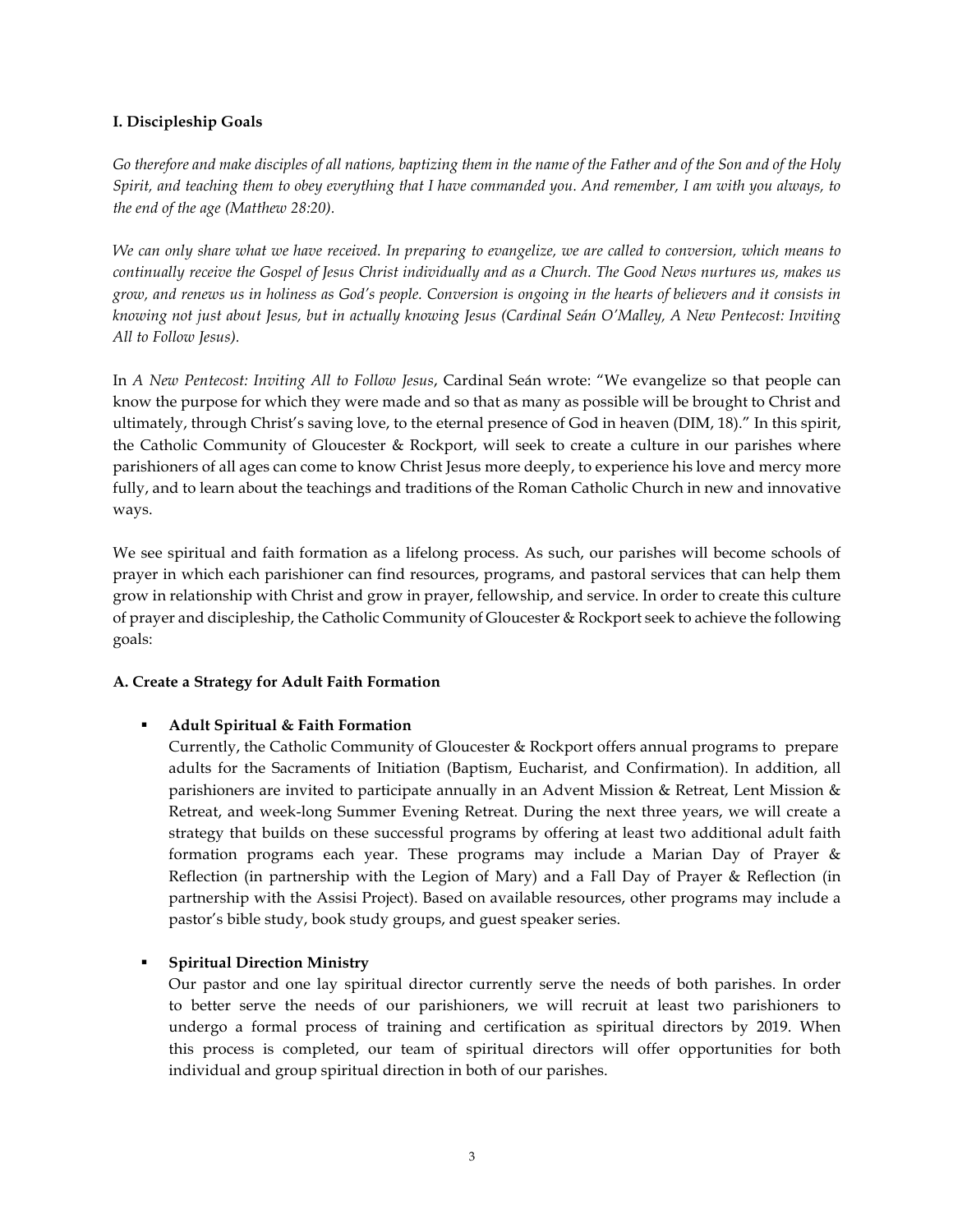#### § **Saint Ann House of Prayer**

Saint Ann Parish House is currently used only for offices and small group meetings. During the first year of implementation, we will work with the Archdiocese of Boston to study the feasibility of transforming this historic building into a self-sufficient "House of Prayer" for individual spiritual direction, small group spiritual direction, and directed or self-directed retreats under the supervision of a spiritual director. At this point, our vision calls for silent, hermitage-style retreats. For a designated donation, each retreatant will be provided with meals, a private room, and bath. The house can currently accommodate three retreatants and a spiritual director. With possible repairs and renovations, the house could potentially accommodate six retreatants and a spiritual director.

#### **B. Create a Strategy for Youth Faith Formation**

In 2015, the Catholic Community of Gloucester & Rockport embarked on a multi-year journey to reimagine, rebuild, and restructure all of our youth faith formation programs at both Holy Family Parish and Our Lady of Good Voyage Parish. Our aim is to call, grow, and nurture young disciples. We will seek to engage them in new and creative ways, teach them to pray, and help them to build lifelong personal relationships with Jesus Christ, with God's Church, and with their brothers and sisters in faith. In order to fulfill our mission, we seek to achieve the following goals:

#### § **Mass Is Our Class! Jesus Is Our Teacher!**

We believe that much of what a child should know about Christ and the Christian life can be learned from a lifelong devotion to the Eucharist and from regular Mass attendance. We will welcome every family into our churches with open arms and open hearts. We believe that Mass is our class and that Jesus is our teacher. And we joyfully thank God for every family that joins us in search of the Lord's friendship, love, and mercy. During the coming year, we will continue to invite and encourage all parish families to dedicate one hour each week to their child's religious education – by joining us for Mass!

Every weekend, the Catholic Community of Gloucester & Rockport offers seven opportunities for families to attend Mass. In addition, our pastor will personally invite families with children to attend a seasonal Faith & Family Mass, which will include a homily, music, and special gift prepared especially for parents and children. We also will make best use of our newsletter, website, social media, and person-to-person evangelization to encourage and invite all families with children to join us for Mass.

#### § **Preparing Children for the Sacraments**

After much prayer, research, and consultation with parents and catechetical professionals from around the country, we learned that the traditional way of teaching our children and grandchildren about Christ and his Church (classroom model) is no longer an effective way of sharing the faith or forming young disciples. Therefore, beginning this year, second grade students and their parents will be invited to join us for Mass and to participate in two ninetyminute Faith & Family Workshops in preparation for First Penance; and to join us for Mass and three ninety-minute Faith & Family Workshops in preparation for First Holy Communion.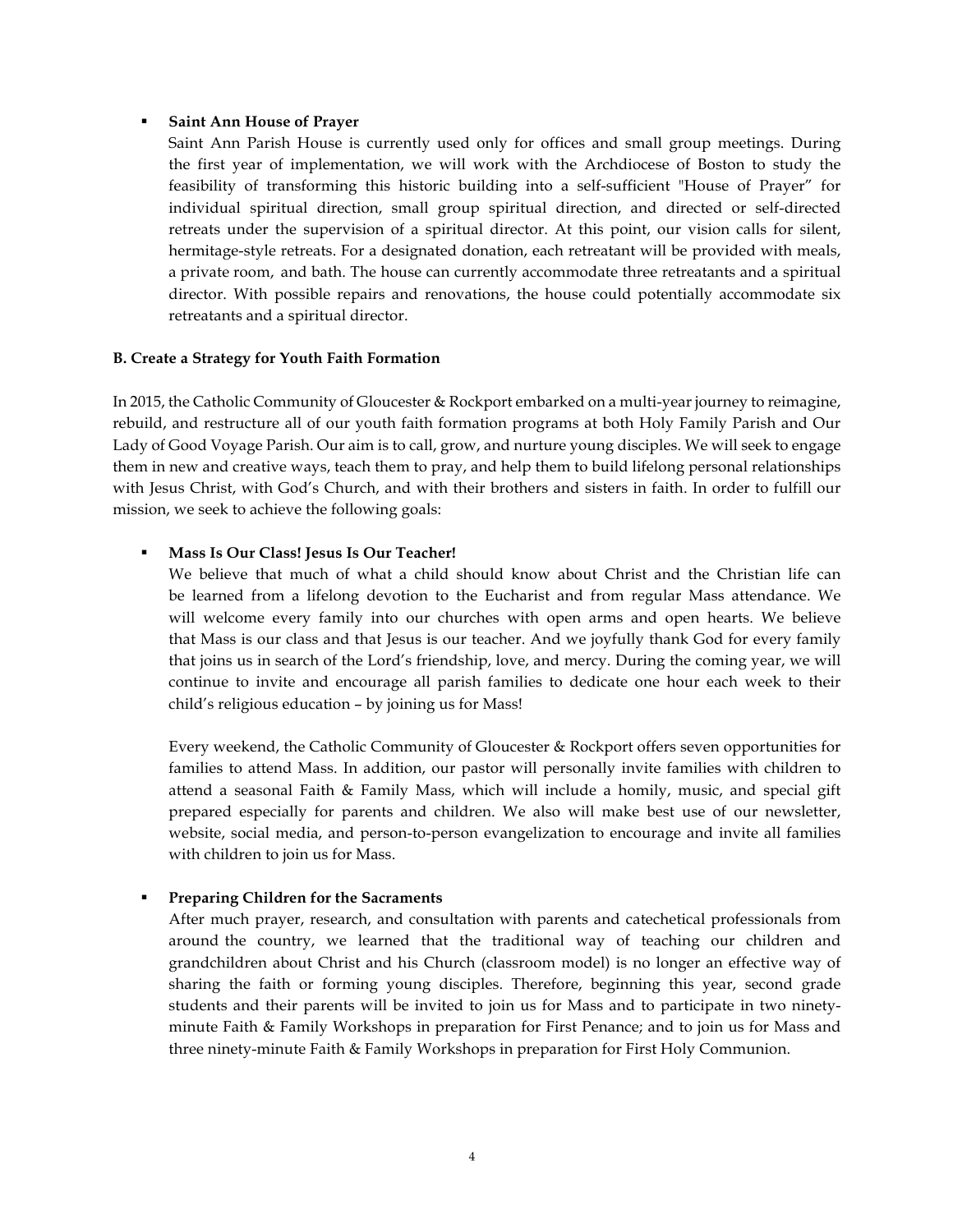Likewise, all high school students (beginning in ninth grade) will be invited to participate in a two-year program of formation in preparation for the Sacrament of Confirmation. During the first year, our students will attend Mass together and participate in a series of interactive workshops. During the second year, our students will attend Mass together and participate in a second series of workshops and a four-hour evening of reflection designed to help them grow in prayer, fellowship, and service; to prepare them to receive the Gifts of the Holy Spirit; and to jumpstart their lives as faithful and faith-filled young adult disciples.

Overall, we will continue to reimagine, restructure, and rebuild our youth sacramental preparation programs during the next three years. During the first year of our pastoral plan implementation, we will also offer four sixteen-hour Catholic Kids Camps for younger children (ages 5 through 11) during school vacations. These Catholic Kids Camps will use interactive and multi-sensory learning; and will help our youngest fellow parishioners grow in faith and discipleship with Christ, with Christ's Church, and with other young disciples.

#### § **Calling Young Disciples**

Since our overall goal is to call, grow, and nurture young disciples, we will create and promote opportunities for them to participate more fully in the life of our parishes. Currently, the Catholic Community of Gloucester & Rockport invites children of all ages to participate in our Youth Choir & Music Ministry. However, we do not have an organized ministry to call and train our young fellow parishioners as altar servers or hospitality ministers. These activities are real and important ministries and faith formation opportunities that enable children of all ages to gather for worship; to learn about the teachings and traditions of the Catholic Church; and to live their faith in a true spirit of prayer, fellowship, and service.

During the first year of implementation of our pastoral plan, we will create a program to call and train young disciples to serve at Mass. During the second year of implementation, we will create a program to call and train young disciples to serve as hospitality ministers. And during the third year of implementation, we will consider other ways that children of all ages can serve their home parish as young disciples.

In addition, in order to help our middle and high school students grow in prayer, fellowship, and service, we will work to create a youth service and mentoring ministry that invites them to participate in one (or more) of our many ministries and service organizations (i.e. Legion of Mary and Saint Vincent de Paul Society). During each of the next three years, we will partner with our adult ministries to develop a youth service and mentoring program so that all young disciples have real opportunities to live the Gospel, share God's love, and rebuild the Church under the supervision of some of our most dedicated and faith-filled adult parishioners.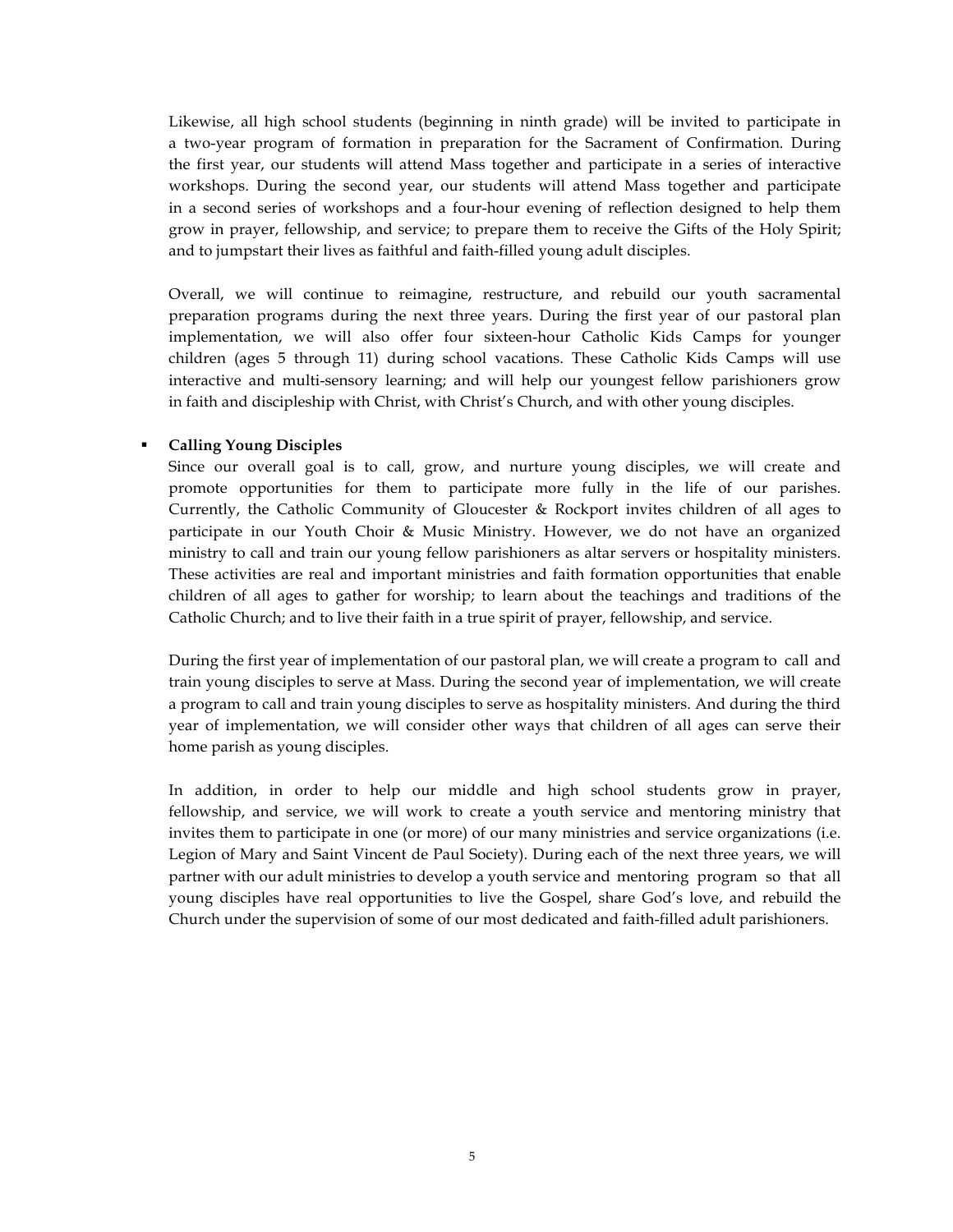#### **II. Stewardship Goals**

*For it is in giving that we receive... (Prayer of Saint Francis of Assisi)*

*As each one has received a gift, use it to serve one another as good stewards of God's varied grace (1 Peter 4:10).*

As fellow disciples, our pastor, pastoral team, and all parishioners are entrusted by canon law with both the spiritual and temporal goods of God's Church. These temporal goods include our churches and church buildings and all physical property for which Holy Family Parish and Our Lady of Good Voyage are directly and financially responsible.

Our churches and parish buildings shelter our efforts to grow in prayer, fellowship, and service; and they enable us to live the Gospel and share God's love with all who live, work, and worship in our parishes. The Catholic Community of Gloucester & Rockport has an obligation to maintain, repair, and restore these structures. Maintaining these spaces is a basic and essential component of our discipleship. In order to create a culture of stewardship in our parishes, the Catholic Community of Gloucester & Rockport will seek to achieve the following goals:

#### **A. Create a Comprehensive Buildings Plan**

#### § **Buildings Inventory & Maintenance Plan**

The Catholic Community of Gloucester & Rockport at Holy Family Parish and Our Lady of Good Voyage Parish is currently responsible for maintaining eleven buildings (all of which are at least 100 years old). During the first year of implementation of our pastoral plan, our pastor, pastoral team, and parish finance councils will assess the current condition of all parish buildings and grounds; prioritize potential repair and/or restoration projects; and consider the costs and benefits associated with each project.

## § **Buildings Best Use Plan**

During the second year of implementation of our pastoral plan, our pastor, pastoral team, parish finance councils, and collaborative council will work with our various ministries and organizations to evaluate the current and potential future use of all parish buildings and prepare a long-term "best use" plan.

#### **B. Create a Comprehensive Development Strategy**

## § **Traditional Development**

The work of the new evangelization requires resources. In order to be effective stewards of the temporal goods of the Church, to ensure the long-term financial stability of our parishes, and to realize our vision of being faithful and faith-filled disciples, the Catholic Community of Gloucester & Rockport must effectively communicate the financial goals and needs of our two historic parishes.

During the first year of our pastoral plan implementation, our pastor, pastoral team, and parish finance councils will create a development strategy to improve traditional fundraising programs by focusing on effective communication and education, electronic giving, estate planning, and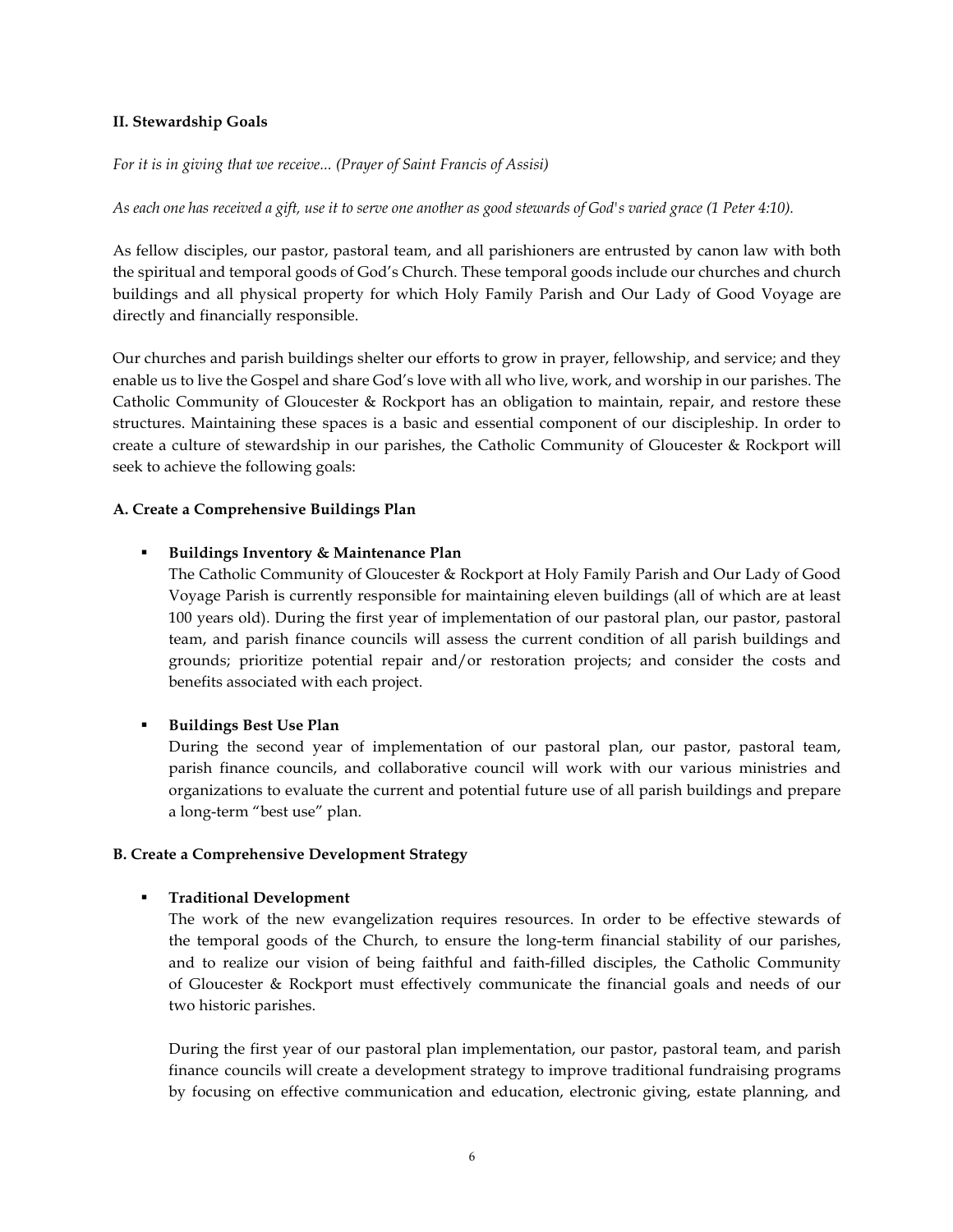establishing a metric (or specific amount of suggested giving) based on individual and family resources and the financial needs of our parishes.

## § **Creative Development**

In addition, during the first two years of implementation of our pastoral plan, our pastor, pastoral team, and parish finance councils will identify and investigate creative and innovative ways to enhance and expand sources of revenue for our parishes and their pastoral ministries. These sources may include on-site electronic giving, foundation grants, and gifts in kind from local businesses or service providers.

Our overall goal will be to create a culture in our parishes that promotes and encourages good stewardship with a threefold focus on repairing and restoring our parish buildings; capitalizing on existing development strategies; and exploring creative ways to ensure the long-term financial stability of both Holy Family Parish and Our Lady of Good Voyage Parish.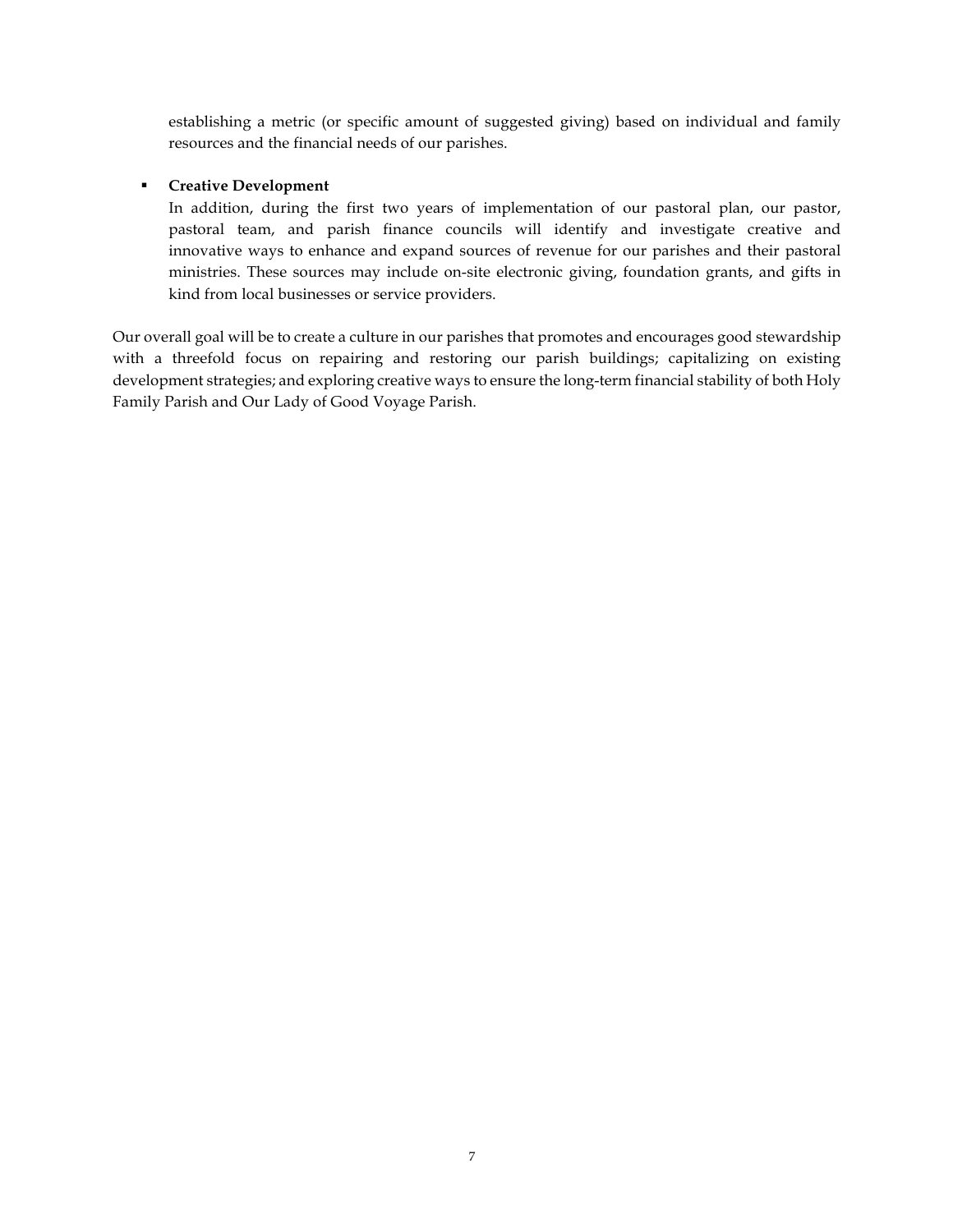## **III. Vocations Goals**

*He said to them, "Come after me, and I will make you fishers of men." (Matthew 4:19)*

*No vocation is born of itself or lives for itself. A vocation flows from the heart of God and blossoms in the good soil of faithful people, in the experience of fraternal love. Did not Jesus say: 'By this all men will know that you are my disciples, if you have love for one another?' (Pope Francis, World Day of Prayer for Vocations 2014).*

Cardinal Seán has called all parishes in the Archdiocese of Boston to create a culture of vocation discernment with primary focus on vocations to the diocesan priesthood. Disciples in Mission states that parishes should emphasize prayer, identify potential candidates for seminary formation, and mentor those candidates to acknowledge and embrace their vocations (DIM, 10). In this spirit, the Catholic Community of Gloucester & Rockport (CCGR) will promote and encourage vocations to the diocesan priesthood by working to achieve the following goals:

## **A. Create Strategy to Pray for Vocations to Diocesan Priesthood**

- § Pray regularly as a community for vocations to diocesan priesthood. Opportunities to pray for vocations may include: First Saturday Prayer Vigil for Vocations (Eucharistic Adoration & Rosary); Evening Prayer for Vocations (with Homily) on feast days related to the diocesan priesthood (i.e. Corpus Christi, Christ the King, Saint John Vianney, Saint Vincent de Paul, and Saint John Paul II). If possible, we will invite a seminarian or transitional deacon to assist at these events.
- § Make best use of parish communication tools (weekly newsletter, website and social media, and announcements from the altar) to provide resources for vocation discernment. These resources may include prayers for discernment, seminary brochures & catalogs, and other materials provided by the vocation office and/or other organizations.

## **B. Create Strategy to Promote Vocation Discernment to Diocesan Priesthood**

- Incorporate catechesis on vocation discernment in our adult & youth faith formation programs. This catechesis may include recruiting, training, and formation of altar servers; witness talks and faith sharing sessions with seminarians; and creation of a scholarship fund for local seminarians.
- § Make best use of parish communication tools (weekly newsletter, website and social media, and announcements from the altar) to promote RCAB vocation discernment programs, including the Cardinal's Retreat, Saint Andrew's Dinners, and other events sponsored by the archdiocesan vocations team.

Our overall goal will be to create a culture in our parishes that promotes and encourages vocation discernment with a special focus on vocations to the diocesan priesthood. The responsibility for achieving this goal will rest with the pastor, pastoral team, and selected volunteers.